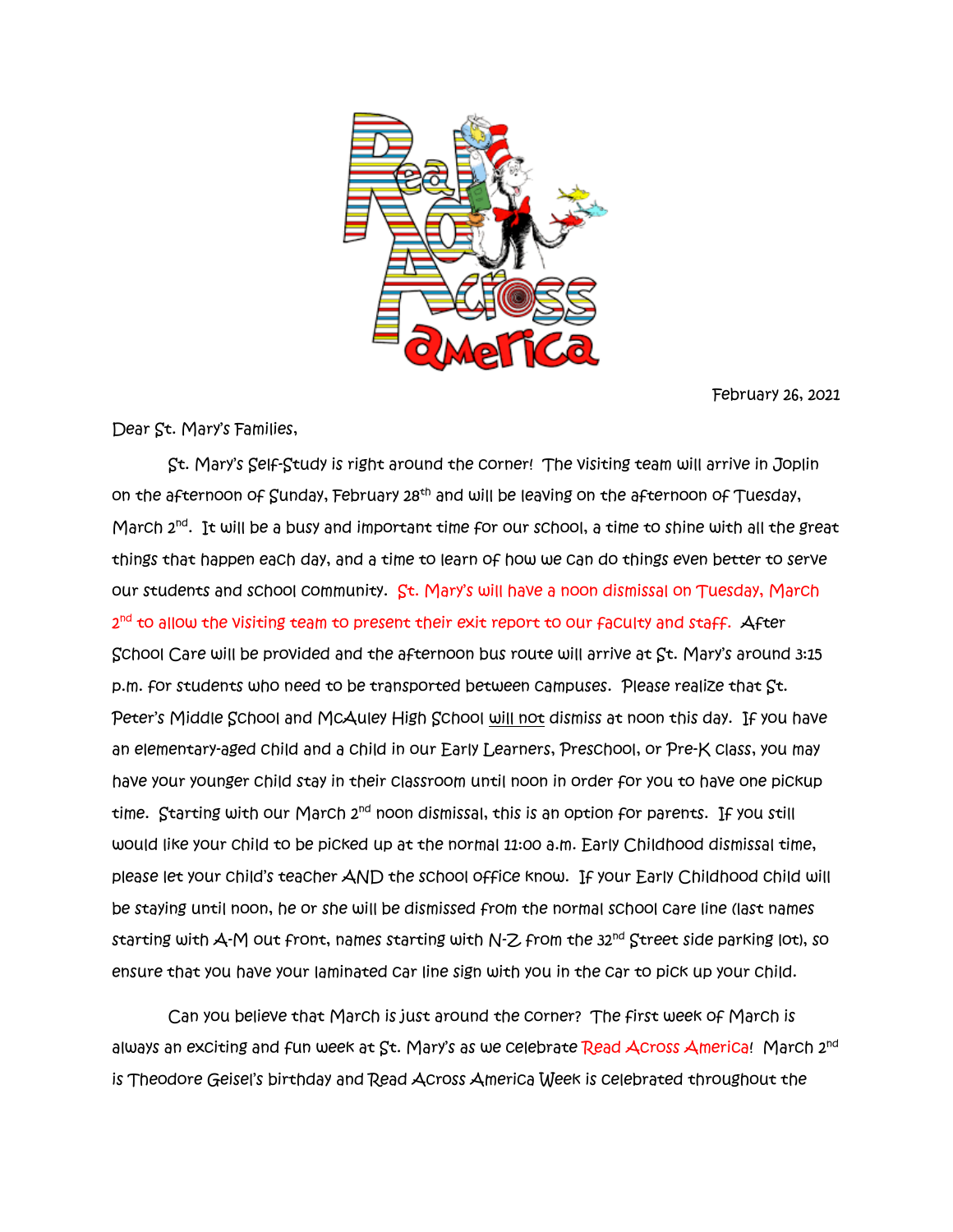country to celebrate his books and love of reading. Each class at St. Mary's will be celebrating the fun with lots of reading and activities in their classrooms. To help celebrate the week, we are having themed days, each inspired by a different Dr. Seuss book. Here is the schedule for the week:

Monday: "Fox in  $Socks$  Day" – Wear silly or mismatched socks and shoes

Tuesday: "Green Eggs and Ham Day" – Wear green clothing

Wednesday: "Dr. Seuss's Sleep Book" – Wear your pajamas and slippers (pajamas should be modest in design, no stuffed animals)

Thursday: "The Lorax" – Wear a mustache and orange and yellow clothing

Friday: "The Cat in the Hat Day" – Wear your favorite hat and lots of red and white (uniform bo<del>tt</del>oms for K-5<sup>th</sup> grade students attending Mass)

Students may be out of dress code Monday - Thursday if they participate in the day's theme. If a student does not choose to participate in a day's theme, he or she must be in school uniform. On Friday students need to come dressed in school uniform bottoms for Mass, but they can wear any red or white shirt, it does not have to be a uniform shirt. Students will leave their hats and/or any other accessories in the classroom before heading to Mass.



 Congratulations to 4 St. Mary's teachers who have been nominated for the Golden Apple Award this year! Mrs. Lorrie Estrada and Mrs. Judy Bashor have been nominated in the Kindergarten – 2<sup>nd</sup> Grade division, and Mrs. Mary Ann Turk and Mrs. Debi Staton have been nominated in the 3<sup>rd</sup> – 5<sup>th</sup> Grade division. Being nominated for the Golden Apple Award is a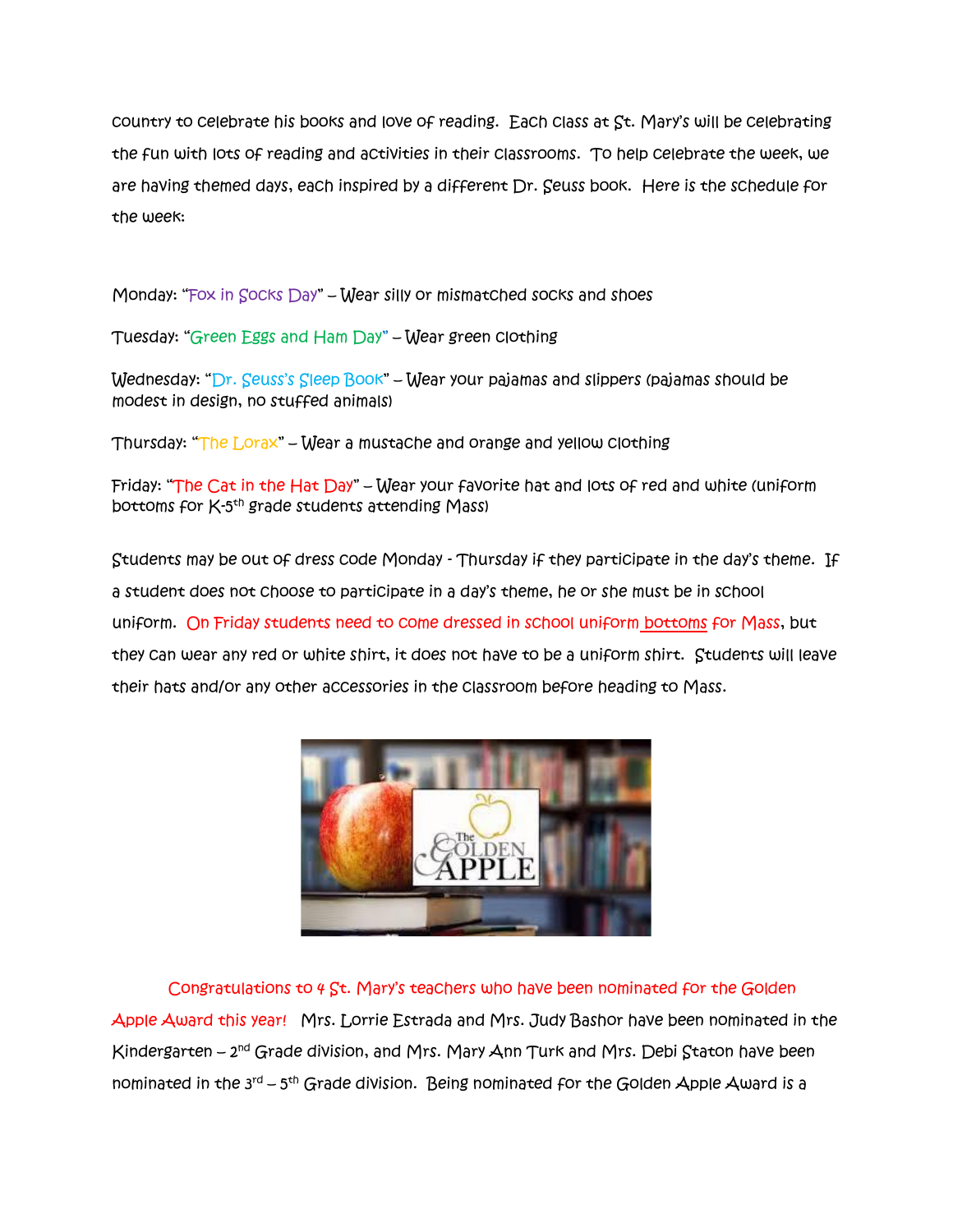tremendous honor, and we are proud of these outstanding educators and the parents and students who took the time and care to nominate them. Thank you!

 Included in your family's Communicator Envelope today is information about a special 5<sup>th</sup> Grade fundraiser sponsored by Jennifer Williams and her wonderful Freshies. <del>Fres</del>hies are air fresheners made with premium fragrance oils and aroma beads. There are 2 sizes and 5 amazing scents available to order. 50% of the proceeds will be donated to 5<sup>th</sup> Grade's fundraising efforts for their annual Spring Trip. An order form with a photo of the fresheners and more information is attached to this newsletter. The Freshies smell wonderful and are a fun way to support our  $5<sup>th</sup>$  graders.



Congratulations to the St. Mary's 5<sup>th</sup> Grade basketball team for a wonderful season! The team did an outstanding job and finished the season with a 6 – 2 record. Congratulations, Warriors!

I hope you have a special weekend with your family and enjoy the beautiful weather that is forecasted for Saturday. Thank you for all that you do for your child including sending him or her to St. Mary's.

God bless and take care,